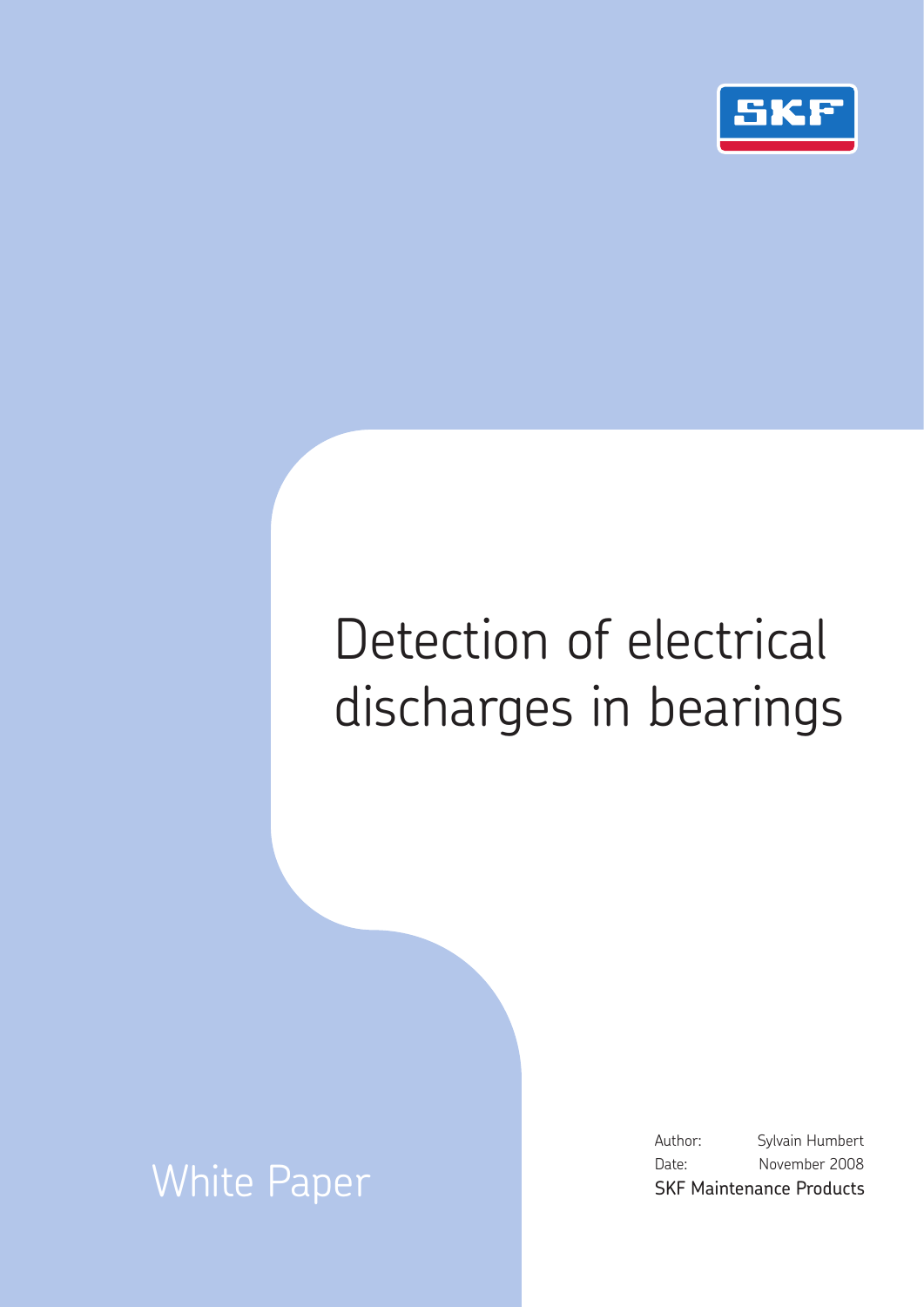## **Overview**

Since the 1990's, the use of Variable Frequency Drives (VFDs) in industry has increased dramatically, mainly for reducing electricity costs. Manufacturers have contributed to this development by making VFDs better and more affordable by introducing Pulse Width Modulated (PWM) drive types. But along with this cutting edge technology, more premature bearing failures have occurred, and consequently more and more electric motors fail prematurely. Electrical erosion is the cause of these premature failures.

A dismounted bearing will show evidence of electrical erosion: grease is affected as much as the bearing components. To date, using an oscilloscope together with a contact probe on a rotating shaft could help diagnosing electrical erosion, but it is impractical, expensive and time-consuming. A new unique technology from SKF may help performing such a diagnosis, quicker and remotely. Preventive maintenance on the motors suffering electrical erosion can be planned instead of being done too late. SKF offers a solution to easily detect the early symptoms of electrical erosion.

#### Introduction

Along with the trend in using VFDs to control electrical motors in the last decade, an increasing problem hit the industry: electrical arcing inside electric motor bearings, an old known phenomenon due to low frequency currents, but now with different origins and charactristics.

The electrical discharges taking place inside the bearings are harmful to the rolling elements, their raceways and even the lubricant. Later stage symptoms such as fluting, pitting, burnt grease and vibrations are all consequences of electrical erosion and can therefore be detected at advanced stages of damage, with the help of stethoscopes, vibration analysis and grease testing. But when it comes to early detection of the problem, the only solution has been connecting an oscilloscope to the motor and checking for anomalies in the motor currents. This requires high cost equipment, special contact probes, specialist knowledge and considerable time.

Today, the phenomenon is better known; it can be identified, tracked and solved. A major challenge has been the early diagnosis of the phenomenon. This is because many parameters influence electrical erosion: voltage, load, speed or lubricant type. A need arose for a quick solution to detect if electrical discharge currents are occurring in bearings, as they can eventually lead to electrical erosion. The answer is the SKF Electrical Discharge Detector Pen (EDD Pen); a handheld instrument that detects electrical discharges safely and remotely.

# Electrical Erosion

With the use of AC motors (Asynchronous Motor), it had been noticed that some currents can pass through rolling bearings. This can be due to rotor eccentricities, rotor asymmetries, uneven air gaps, unbalanced windings or even poor electrical steel homogeneity. These low frequency currents were the first to be identified as a cause of bearing damages.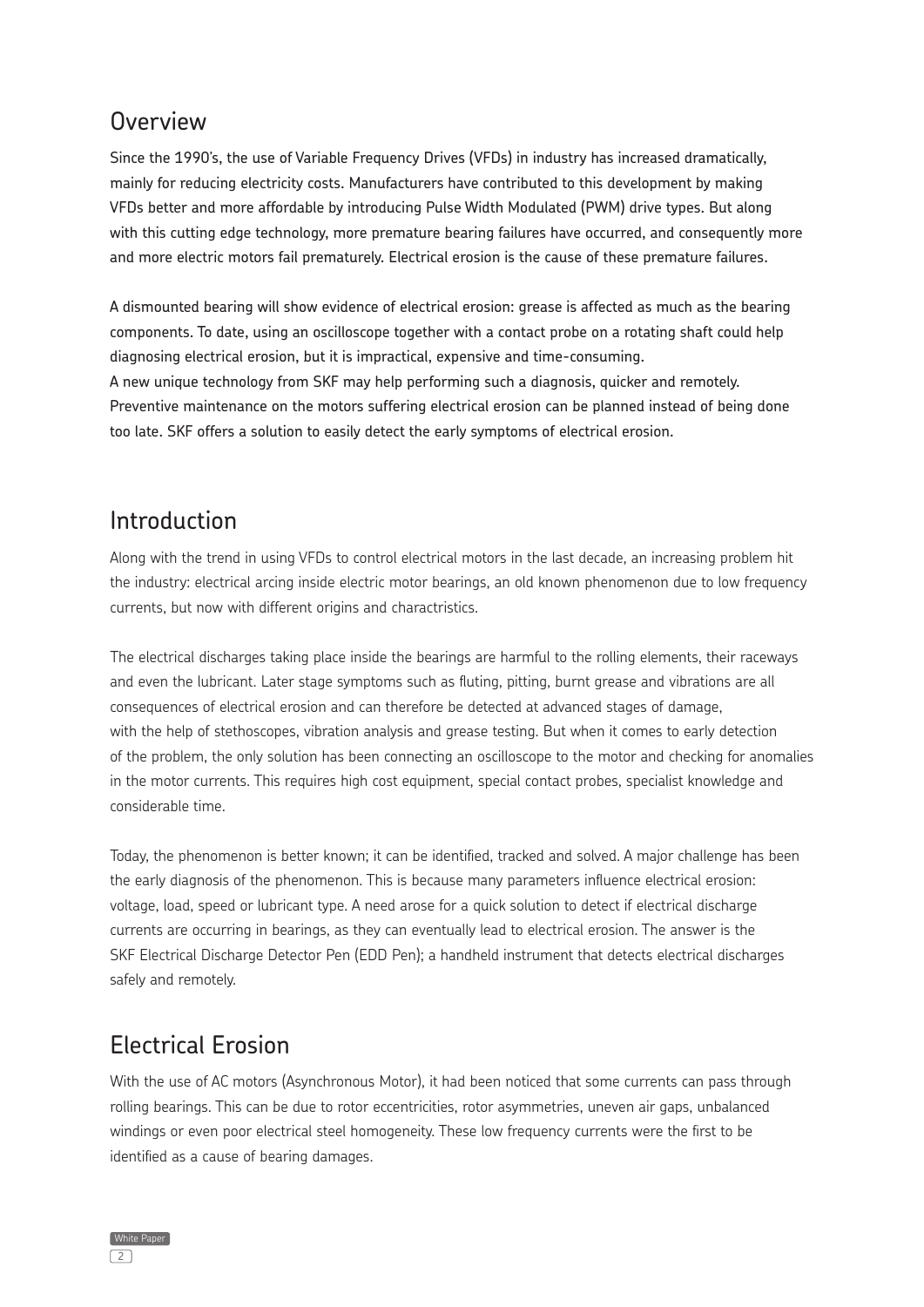The major breakthrough in electrical motor control came with the introduction of variable frequency drives using Pulse Width Modulated (PWM) principles, basically a modulation of the cycle of the power source, using the Insulated Gate Bipolar Transistors (IGBT) patented by Toshiba. This method of power conversion was new to the market. See *figure 1*.



Although a good concept, there was a drawback in using VFDs: the high frequency currents (kHz), circulating or shaft grounding (see *figure 2*), coming from the "common mode voltage"; and some capacitive discharge currents coming from the high rate rise of voltage (dv/dt) (also known as "steep edged voltage pulses") and the high switching frequencies, also coming from the common mode voltage, indirectly.



*Figure 2: High Frequency circulating current in a motor: caused by a variable frequency drive.*

The combination of high frequency and capacitive discharge currents is problematic, as it induces shaft voltages and bearing currents. The voltage increases to a certain value where it discharges to ground, usually through the bearings as they are the path of least resistance. The lubricant film in the bearing is a major barrier to cross, and when a threshold voltage occurs that is strong enough to overcome the lubricant film thickness, then a discharge occurs. Then the voltage charges up again, like a capacitor would do. It is the same set-up as used in electrical discharge machining (EDM), but in motors this is not controlled and leads to "electrical erosion".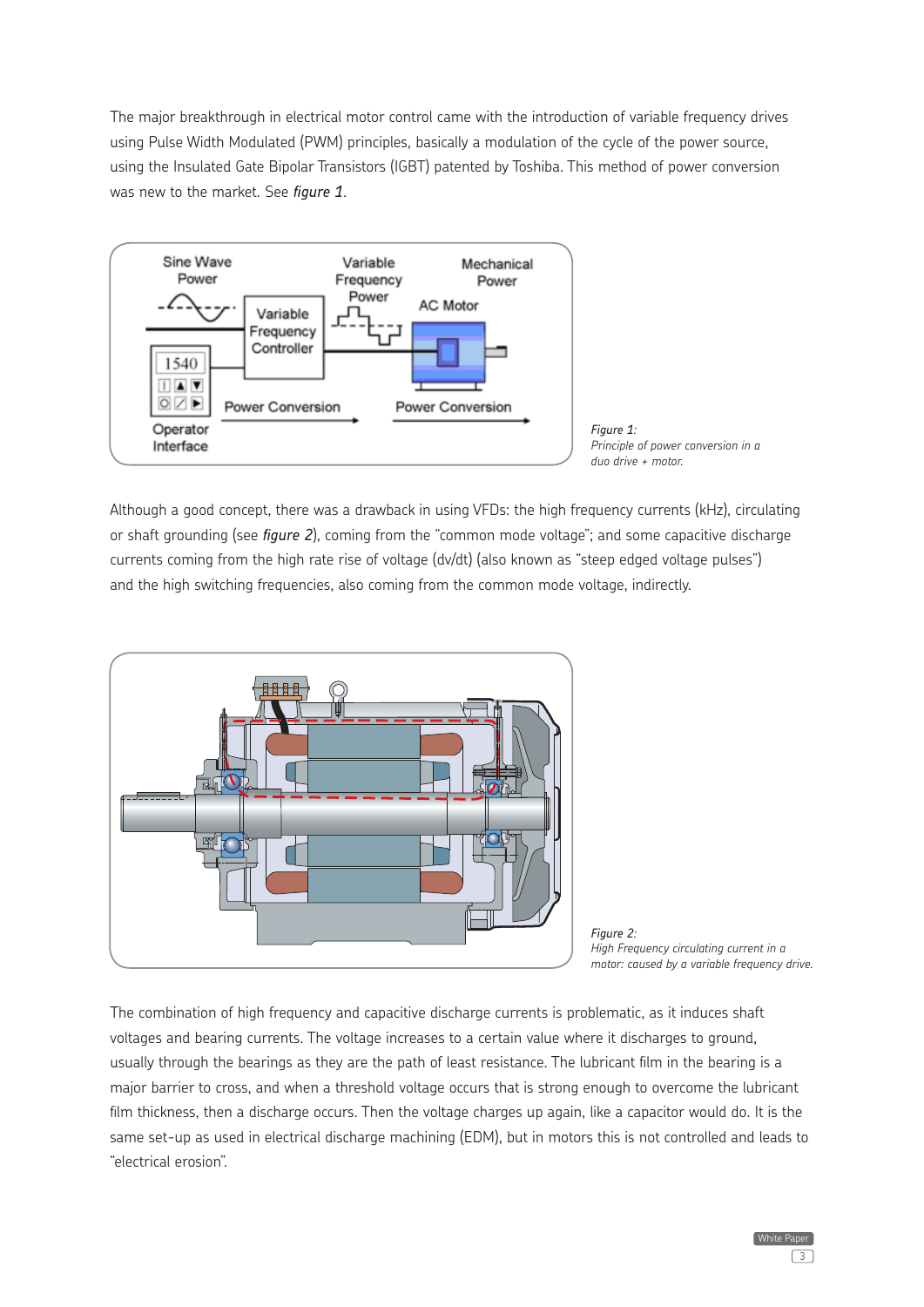### Details on the generation of high frequency circulating currents

To explain the origin of high frequency circulating currents, we have to understand the difference between a good sine wave supply that we get directly from the mains and the output from a VFD. For instance the input will have a sum of its three phases voltage equal to zero, while the sum of all output phase voltages from a common mode voltage is not equal to zero. See *figure 3*.

This non-zero situation creates a current asymmetry between the three phases in the stator windings, therefore creating a high frequency flux variation that surrounds the shaft. Consequently a high frequency shaft voltage is created. These conditions make it possible for the current to flow from one bearing to the other bearing, axially.







Common mode voltage; the sum of converter output phaseis not equal to zero

*Figure 3: Difference of electrical signal between the input and the output of a drive.*

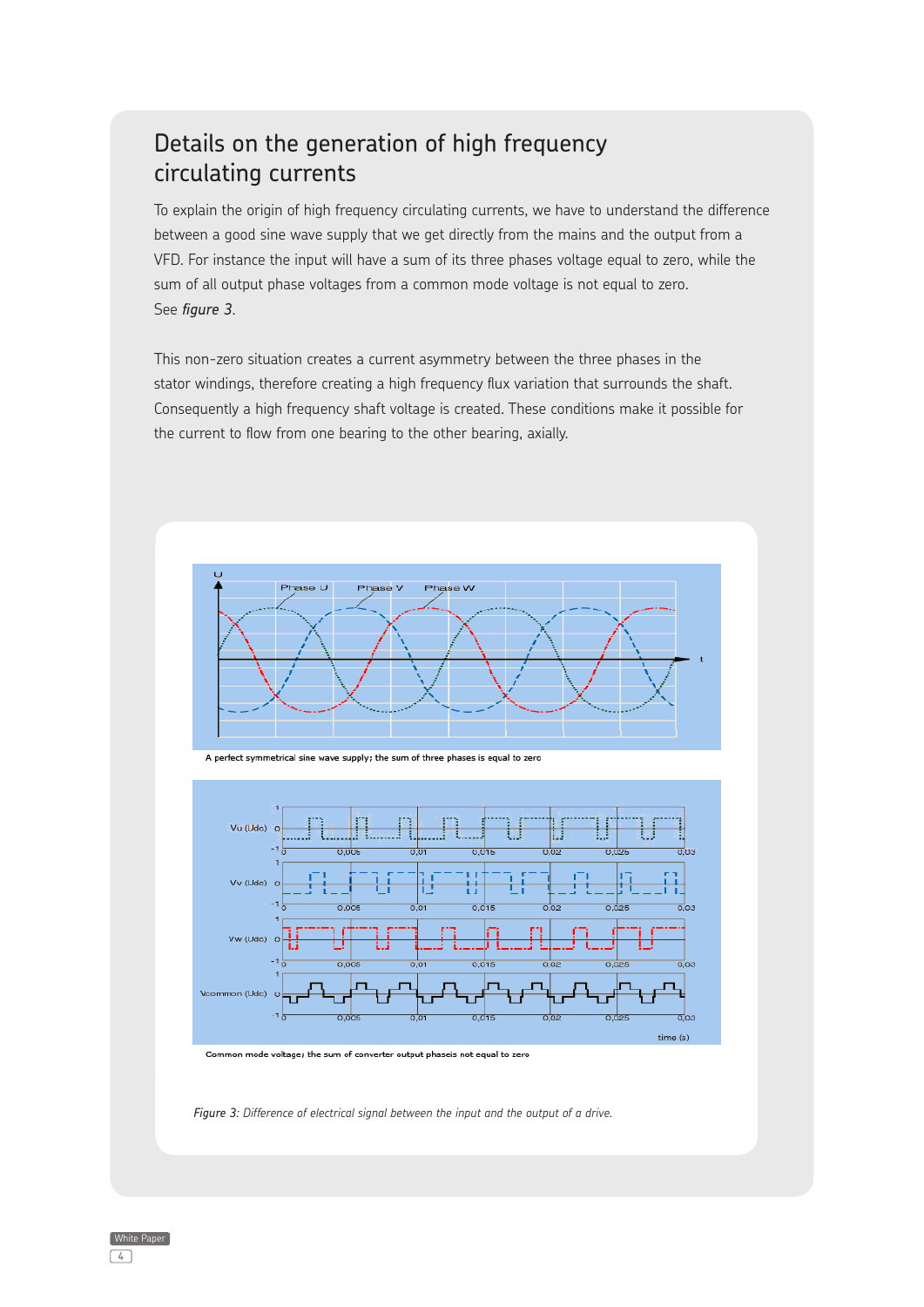# How has electrical erosion been detected in the past?

All electrical motor bearings can potentially suffer from electrical erosion. Unfortunately, problems can start after just a few months of running anew electric motor. Frequent basic condition monitoring must be performed on the machinery by a maintenance team to diagnose electrical erosion.

Today, the only way to detect electrical erosion before failure occurs is to use an oscilloscope connected to the motor and a special probe to pick up the current from a rotating shaft. In addition, the oscilloscope must be set to the parameters where the peaks can actually be detected, normally a short time frame. This fine tuning requires a good knowledge of the equipment and the instrumentation.

*Figure 4* shows a typical oscilloscope trace of the situation where electrical discharge is occurring: the peaks corresponding to every single spark occurring inside the bearings.



*Figure 4: Oscilloscope trace, courtesy of EST Static.*

#### Damage caused by electrical erosion

Electrical erosion leads to bearing damage and consequently premature bearing failure.

The first stage of damage is not visible to the naked eye: micro craters due to the electrical discharge machining current phenomenon. As shown in *figure 5*, what happens is similar to spot welding; a local melting of the material. However, when this occurs thousands of times, micro cratering occurs. The sparks create many small craters by removing material from the rolling elements or the raceways. First it causes the rolling elements or raceway to melt. Secondly, due to the heat produced by the current discharge, the material vaporizes, and the remaining particles are washed away. See *figure 6*.

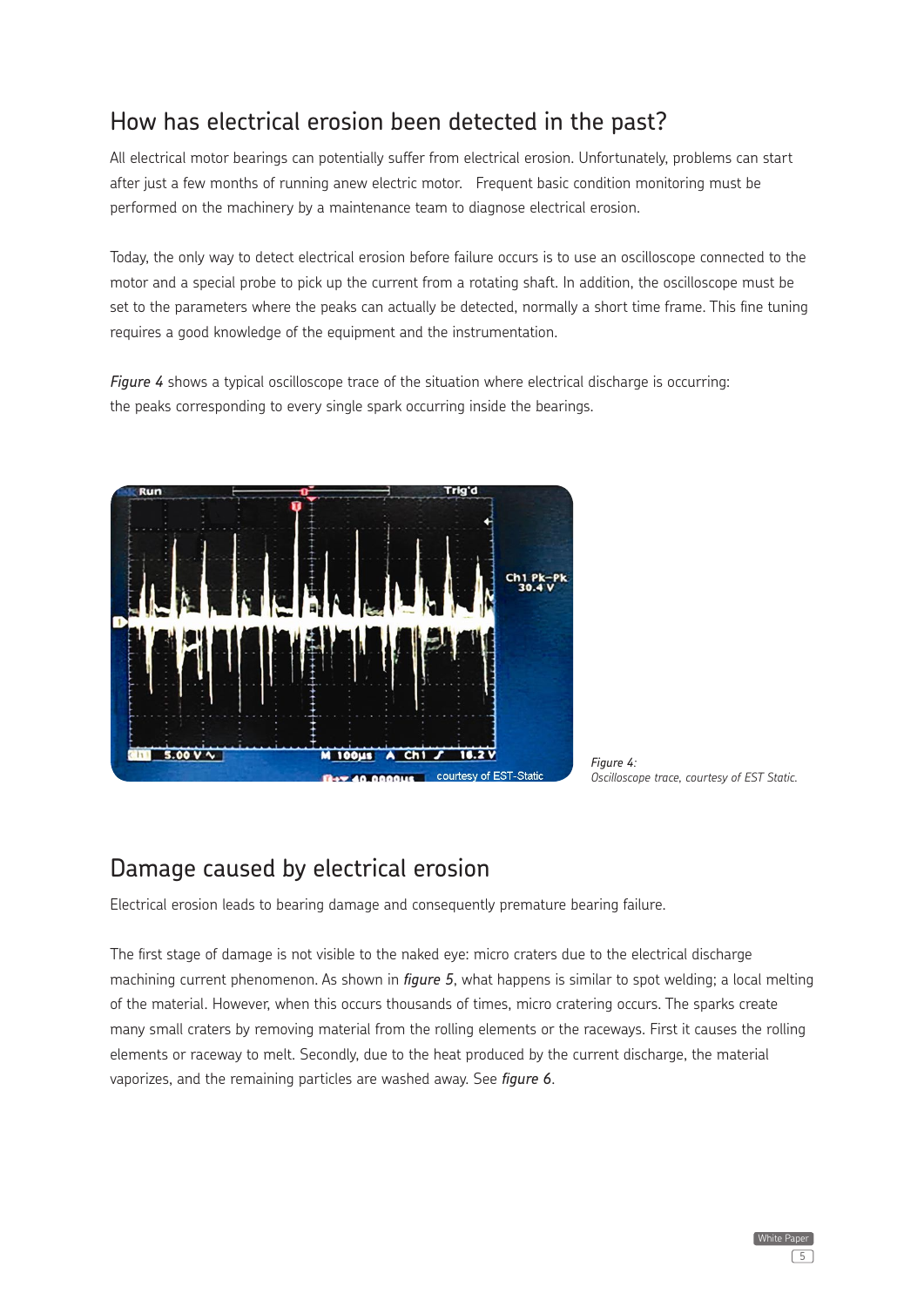



*Figure 5: micro crater of a few um in diameter*

*Figure 6: micro cratering*

At another scale, just like the micro craters, sometimes bigger craters can be seen with the naked eye. This is called electric pitting, mainly occurring on DC motors.

The second stage of damage is directly related to micro cratering, this is known as fluting. The pattern of fluting is a series of parallel grey segments along the raceways. These patterns can be seen in *figures 7* and *Figure 8*. These patterns appear because of the mechanical stress caused by the rolling elements rolling over the micro craters. Over time mechanical resonance vibration occurs and the grey marks appear. When fluting is present, this is a critical stage for the motors. Vibration analysis when done at this advanced stage of damage generally indicates that the bearing must be replaced very soon.

Finally, electrical erosion can cause lubricant decomposition and degradation. Blackened grease is a common sign of advanced electrical erosion as high temperature peaks locally cause the thickener, base oil and additives to react. See *figure 9*.



*Figure 7: Fluting on the outer ring raceway of a bearing*



*Figure 8: Fluting on the inner ring raceway of a bearing*

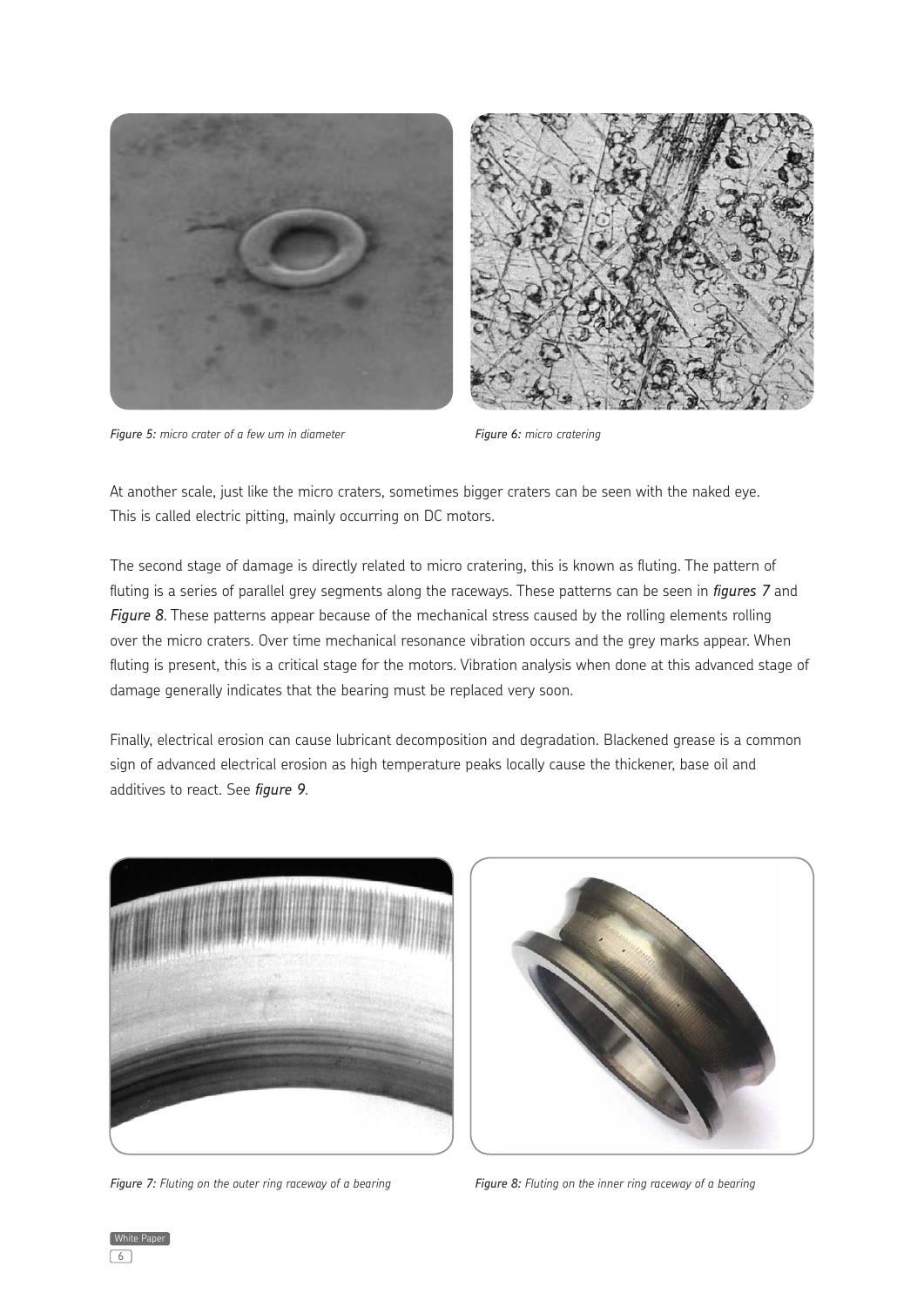

*Figure 9: Blackened grease*

#### What solution is available today to detect electrical discharges?

When running in normal conditions, a thin lubricant film separates the rolling elements from the rings. As seen above, the lubricant film acts like a capacitor. Every time this capacitor discharges, high frequency currents pass through the bearings. These fast changing currents generate fast changing magnetic fields, locally, around the bearing, as shown in *figure 10*. SKF set to find a way to isolate the frequency band where these magnetic changes take place and to develop a special antenna that could detect them. The culmination of this research was a new instrument; the SKF Electrical Discharge Detector Pen (EDD Pen). This instrument detects every change of the magnetic field, locally, and counts these changes. These changes reflect the occurrence of every single discharge happening in the bearings. The EDD Pen can help the user diagnose electrical discharge occurrences at an early stage that can potentially result in electrical erosion. Before the signs of bearing damage are evident, electrical discharges can be detected.



*Figure 10: Current (I) flowing through a conductor produces a magnetic field (B)*

Of course, with time, if no action is taken, all the other symptoms will appear, fluting will cause more and more vibrations and noise; blackened grease will cause an inadequate lubrication, until bearing failure results.

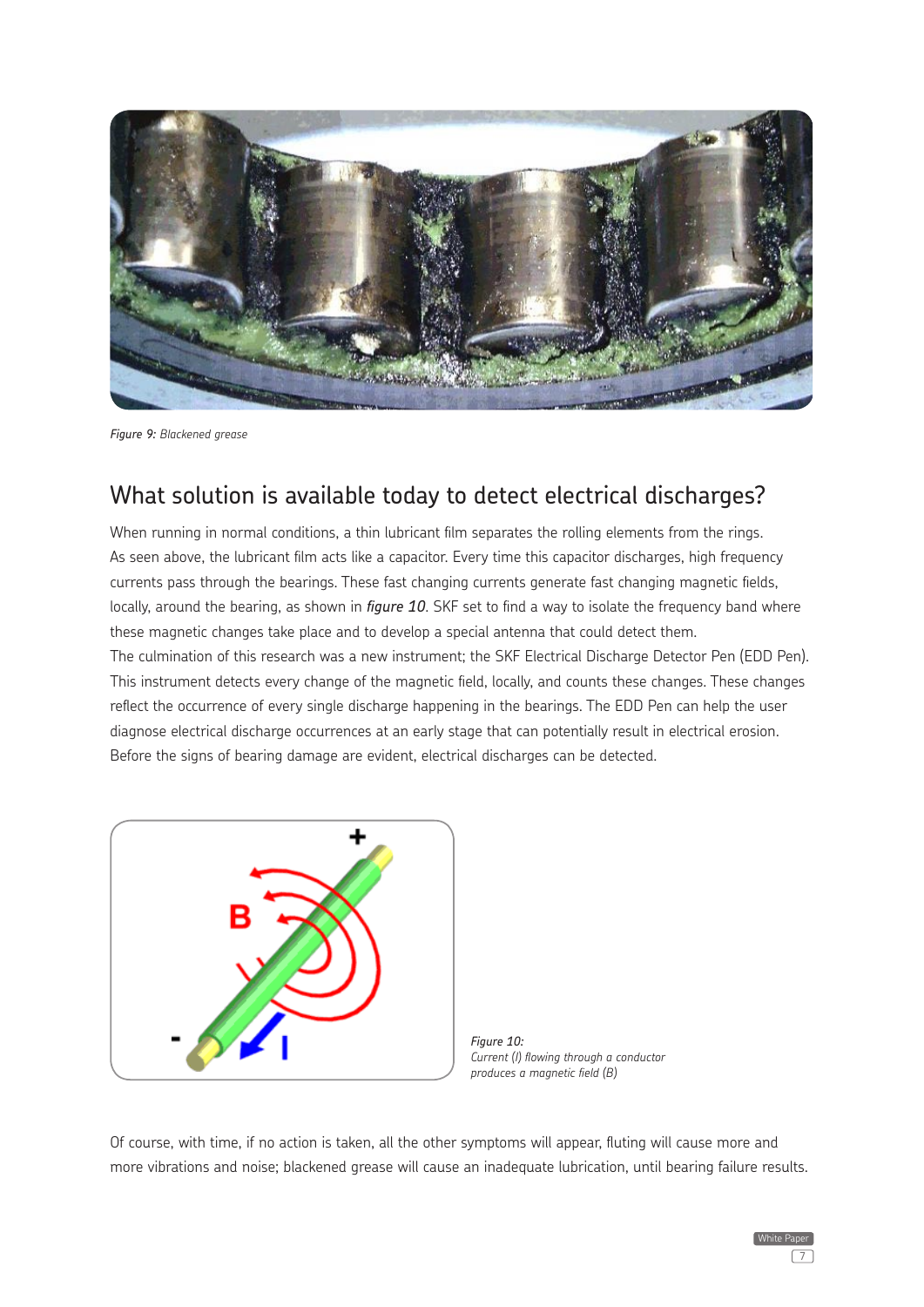# Prevention against electrical erosion

Once electrical erosion is diagnosed, whether it comes from the high or low frequency currents, several actions can be taken before bearing damage results, by means such as:

- Using insulated bearings like SKF INSOCOAT bearings, for either both bearings or just nondrive end bearing (NDE) to open the low frequency current circulating circuit. See *figure 11*.
- In some applications with modern drives, insulated bearings may not always solve the problems. In these cases SKF Hybrid bearings are the preferred solution eradicating electrical erosion issues on motors. SKF Hybrid bearings have rolling elements in non-conductive materials like ceramics, the insulation between rotor and stator is perfect, avoiding all current types to circulate. See *figure 12*.
- Proper shaft grounding can easily eliminate electrical erosion; it offers a simpler path than the bearings, straight to the ground with less resistance.
- Because electrical erosion is a complex issue, some precautions can be taken during the installation of new equipment, such as using shielded cables; that can help reducing the risk of having electrical erosion. A change of the maximum "switching frequency" parameter can help as well. Higher switching current frequencies lead to the current having more opportunities to discharge. Reducing the switching current frequency is a possible solution.
- Outside of the drive, inductive line filters can be used in installations requiring long cables. A final action that could help preventing your motor failing because of electrical erosion, often recommended by motor manufacturers, is the use of insulated couplings.